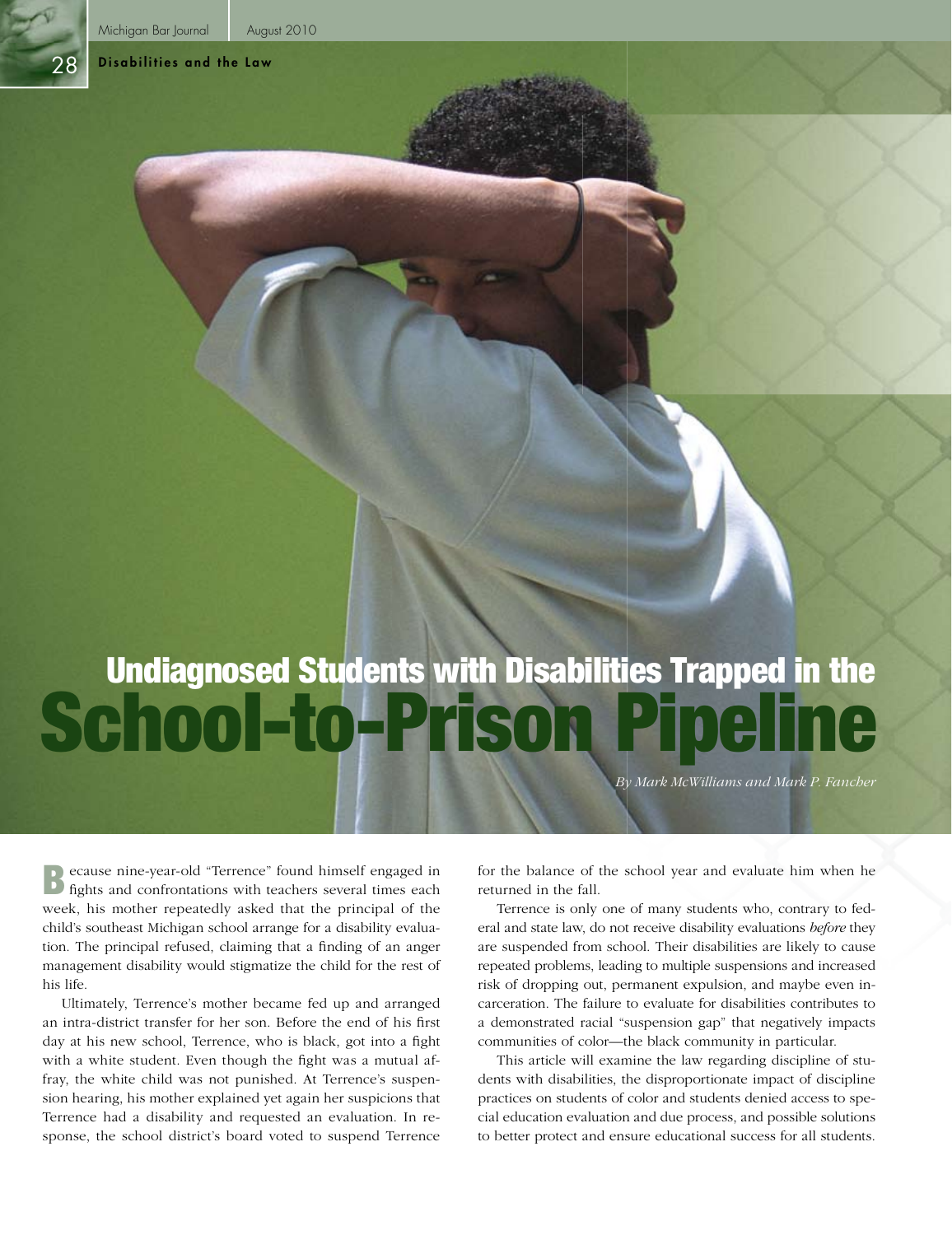29

## Fast Facts

**The failure to evaluate for disabilities contributes to a demonstrated racial "suspension gap" that negatively impacts communities of color—the black community in particular.**

**Many schools consider behavior to be volitional rather than driven by disability, resulting in improper denial of special education services, inadequate behavior supports, or improper findings that behavior is not related to disability.**

**Once students leave educational programs, they are in many cases immediately sent careening through the slippery pipeline toward prison.**



## Legal Requirements for Pre-Suspension Testing for Disabilities

A school may suspend or expel a student—and in some situations has to<sup>1</sup>—but in no case can the school suspend or expel a student without due process.<sup>2</sup>

Students with disabilities have additional due process protections. Why? Before 1975, when the Individuals with Disabilities Education Act (IDEA) was first enacted into law, the educational needs of millions of children were not being met, in part because such students were excluded from school under the school's discretionary authority to suspend or expel students.<sup>3</sup> IDEA requires that students with disabilities be allowed to attend school. The additional protections for students with disabilities exist to ensure that IDEA is implemented properly and so students are not excluded because of their disability status.<sup>4</sup>

The heart of IDEA's discipline due process is the *manifestation review,* which is part of what are commonly referred to as individualized education programs (IEPs). The manifestation review is a process in which an IEP team decides whether the behavior that resulted in disciplinary measures is related to the student's disability and whether the school did everything possible to prevent misconduct. Specifically, the team decides whether:

- The conduct in question was caused by or had a direct and substantial relationship to the child's disability; or
- The conduct in question was the direct result of the school's failure to implement the IEP.<sup>5</sup>

The IEP team must consider all relevant information related to the behavior that is the subject of discipline.<sup>6</sup> That information includes evaluation and diagnostic results, information supplied by the parents, observations, and the current IEP and placement.

IDEA allows for re-evaluation more frequently than every three years if conditions warrant a re-evaluation or a parent or teacher requests it. Changes to IDEA in 2004 require agreement to conduct evaluations more than once a year.<sup>7</sup>

A parent may disagree with the results of an evaluation and request an independent educational evaluation (IEE) at the school's expense. An IEE is "an evaluation conducted by a qualified examiner who is not employed by the public agency responsible for the education of the child in question."8 If the parents choose to obtain an independent evaluation, that evaluation must be considered in decisions regarding the student's education and may be introduced as evidence at any administrative hearing. A parent may disagree with any finding made by the school or IEP during the manifestation review process by signing in disagreement with the manifestation review and requesting a due process hearing.9

During the manifestation review or due process hearing, a student may be placed in an interim alternative educational setting, $10$  but the "stay-put" requirement acts to stay any expulsion. $11$ Interim alternative educational settings must continue to provide services and supports to enable students with disabilities to participate in the general education curriculum and progress toward meeting IEP goals.12

How does the law treat students facing long-term suspension or expulsion who have not previously been eligible for special education but *may* have a disability that has not been identified? Students who have not been found eligible for special education are protected by IDEA (including manifestation review, stay put, etc.) in three distinct circumstances. A school district shall be deemed to have knowledge that a student has a disability if, before the behavior occurs:

(1) The parent of the student has expressed concern in writing (unless the parent is illiterate or has a disability that prevents compliance with the requirements contained in this clause) to supervisory or administrative personnel of the appropriate educational agency or the student's teacher that the student is in need of special education and related services;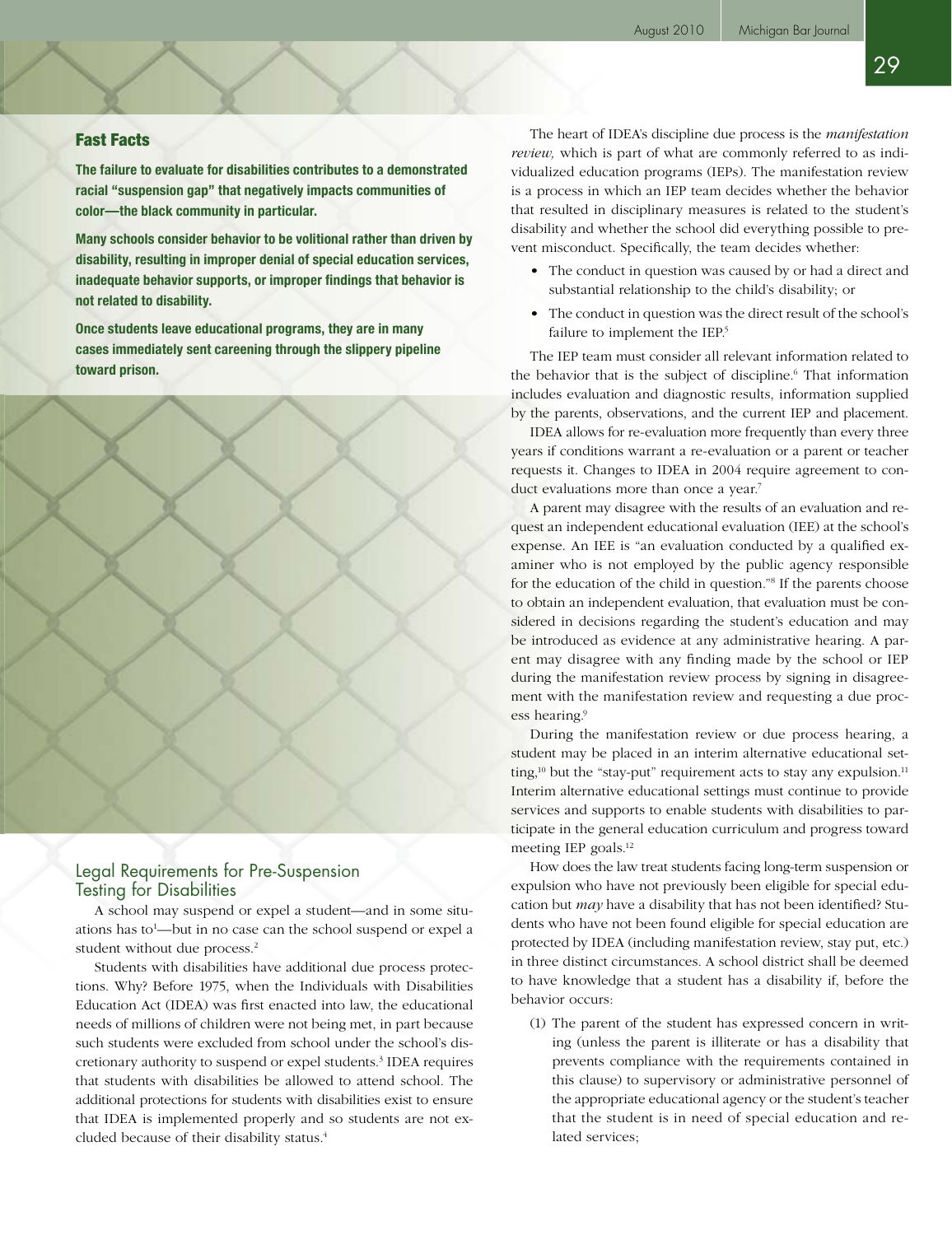- (2) The parent of the student has requested an evaluation of the student; or
- (3) The teacher of the student or other personnel of the local educational agency has expressed specific concerns about a pattern of behavior demonstrated by the student directly to the director of special education of such agency or to other supervisory personnel in the agency.13

Schools are not deemed to have knowledge that a student has a disability if parents refuse to consent to evaluations or if the school has evaluated the student for services and found him or her ineligible.<sup>14</sup>

If a student in special education is expelled, the school must still serve him or her by providing post-expulsion services.15 Postexpulsion services must be more than minimal homebound services and must be determined by an IEP team (or a hearing officer if the parent appeals the IEP team's post-expulsion services as being inadequate).

## Problems with Pre-Suspension Testing in Michigan

Once students leave educational programs, they are in many cases immediately sent careening through the slippery pipeline toward prison. A recent report by the American Civil Liberties Union (ACLU) of Michigan titled "Reclaiming Michigan's Throwaway Kids" suggests that this "school-to-prison pipeline" is disproportionately populated by students of African descent.16 Undiagnosed disabilities contribute to racial disparities such as the following:

- In the Fitzgerald School District, black students were only 28.6 percent of the total secondary-school student population of 1,684 during the 2006–2007 academic year but received more than 42 percent of the 3,004 suspensions.
- In the Van Dyke School District during 2007–2008, black students were 32 percent of the secondary-school student population of 973 but received 58 percent of 317 short-term suspensions. Nine of 12 students receiving long-term suspensions were black, and all four students expelled that year were of African descent.
- In the Ann Arbor School District during 2006–2007, black students were 18 percent of the secondary-school student population of 9,655 but received 58 percent of the 817 suspensions.
- In the Taylor School District from 2005 through 2007, black students were 20 percent of the secondary-school student population of 10,221 but received 35 percent of the 10,898 short-term suspensions.

There is also significant evidence indicating that the conduct of white and black students is not considerably different, but black students are disciplined more often for behavior that is subjectively regarded as misconduct. For example, the offense of disrespect can be entirely in the eye of the beholder.

These problems are compounded when school officials decline to seek out objective evidence of the causes of misconduct. Leslie Harrington, executive director of the Student Advocacy Center of Michigan, said:

Experts talk about the disproportionate [number] of black students with special education certifications. We see the opposite in certain affluent school districts where black students, often poor, are denied the support that an individual behavior plan can provide because the predominantly white administration assumes these students are *choosing* to act out. Put simply—they would rather not have to spend the resources on a kid who they believe doesn't belong there in the first place.<sup>17</sup>

Rosemary Black Hackett, a legal advocate at the Student Advocacy Center, confirmed that because most of the students the center serves are low-income children of color, the assertion that these students are often suspended or expelled rather than evaluated is not mere speculation.<sup>18</sup>

Federal law requires school districts to conduct "child find" activities to "identify, locate, and evaluate" all children with disabilities.<sup>19</sup> Children not identified for evaluation are not counted, and there is not a clear measure of how many children never enter the evaluation process. More than twice as many children are identified by community mental health service providers under the more restrictive definition of "seriously emotionally disturbed" than are identified as "emotionally impaired" by schools.<sup>20</sup> It is possible, then, that the widespread failure to comply with child find masks a much larger problem that children are remaining unidentified and therefore unsupported.

The failure to comply with child find is an indicator of another problem—school districts failing to consider the behavioral aspects of disabilities when identifying children whose disabilityrelated behavior adversely impacts education. Federal law foresees that a student's need for special education services is not defined only by progress from grade to grade, but encompasses a broader sense of educational success.21 Despite the legal standard, many schools consider behavior to be volitional rather than driven by disability, resulting in improper denial of special education eligibility, inadequate behavior supports to address disabilityrelated conduct, or improper findings in manifestation determination reviews that behavior is not related to disability.

There is an obvious social cost to the racial suspension gap in the form of actual and perceived racial discrimination. But there is also an economic cost that grows out of a connection between long-term suspensions, the school dropout problem, and incarceration. The annual cost of educating a child in Michigan is between \$5,000 and \$10,000. The cost of incarcerating an individual is approximately \$30,000. Many dropouts require welfare, public health care, and other public services. Research indicates that each year, dropouts cost Michigan about \$2.5 billion.

The failure to identify disability-related conduct also has significant consequences for students with disabilities threatened with expulsion. When students with disabilities are not identified, they lose the procedural protections set forth in IDEA—the right to a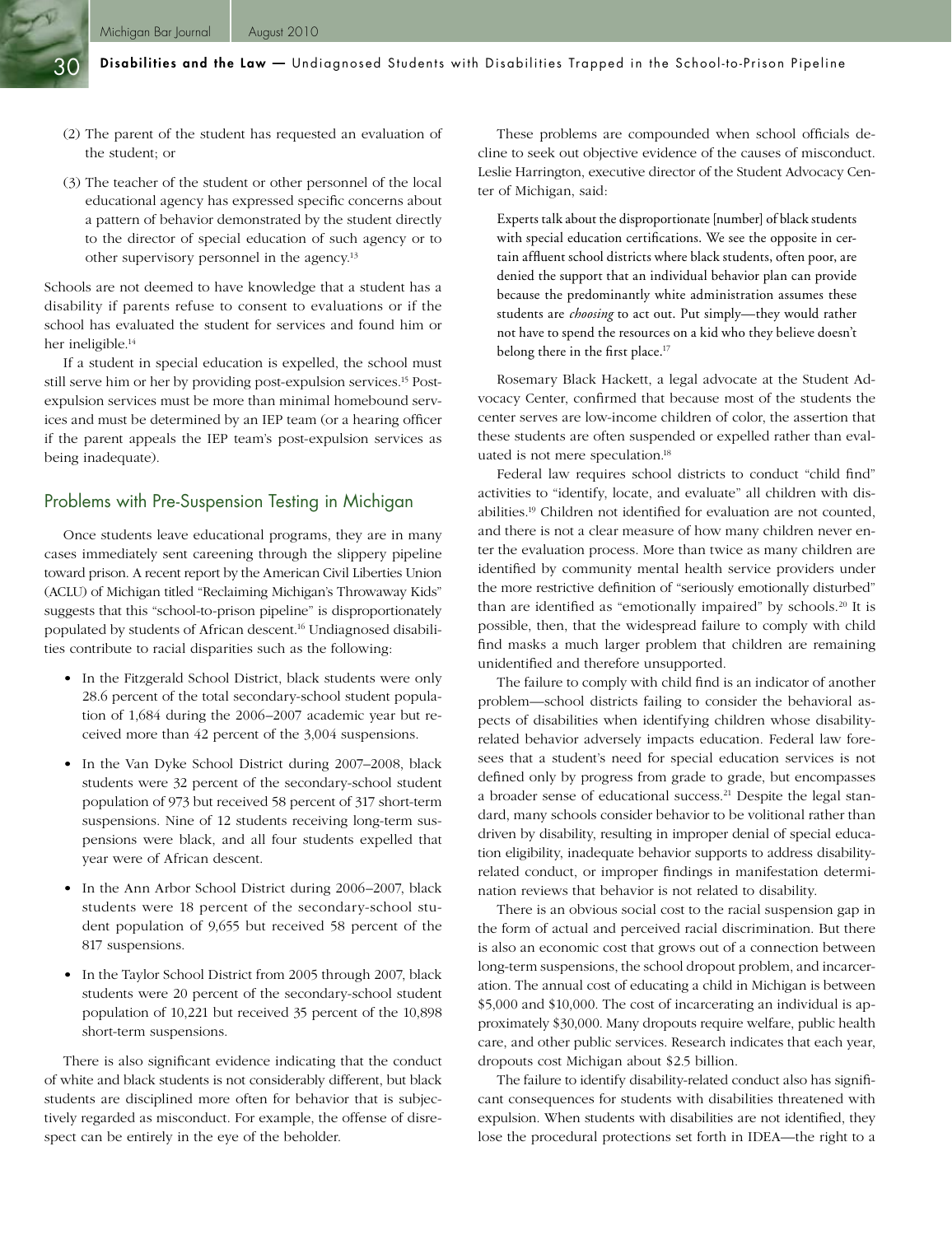By improving and enforcing rights and educational opportunities and de-emphasizing discipline that removes children from schools, Michigan can begin to reclaim these children, help ensure their educational success, and enrich our communities.

manifestation determination review, the right to a special education due process hearing, and the right to stay put—and must rely on the minimal constitutional due process protections set forth in *Goss v Lopez.*<sup>22</sup>

In addition, students with disabilities lose the benefit of updated and individualized evaluations, including independent educational evaluations. In losing evaluation rights, both students and schools miss important opportunities to identify corrective and preventive academic and behavior supports that might help the student succeed in school.

Finally, students with disabilities also lose access to services and educational supports, including those that would follow them even if they were expelled or moved to an alternative setting. Without the services set forth in individualized education programs, students with disabilities have no assurance that they will receive any support or even have access to education. For students with disabilities expelled under the state zero-tolerance laws, the consequences are especially severe, as the law permits schools to deny reinstatement at any time—essentially meaning those students will receive no education at all.

## Recommendations for Reform

The ACLU of Michigan report makes numerous recommendations for reform that apply to all students, including:

- Uniform due process for disciplinary proceedings
- State law reform to conform Michigan's zero-tolerance laws to federal law requiring expulsion only for firearms offenses
- Adoption of alternatives to expulsion, including restorative practices
- Availability of high-quality alternative education for all
- Rare reliance on the criminal justice system to address disciplinary issues
- Enactment of a statewide right to education<sup>23</sup>

For students with disabilities, numerous advocacy strategies can be used effectively in individual situations to ameliorate the harsh effects of Michigan's school discipline policies and practices. For example, if a student is being referred outside the classroom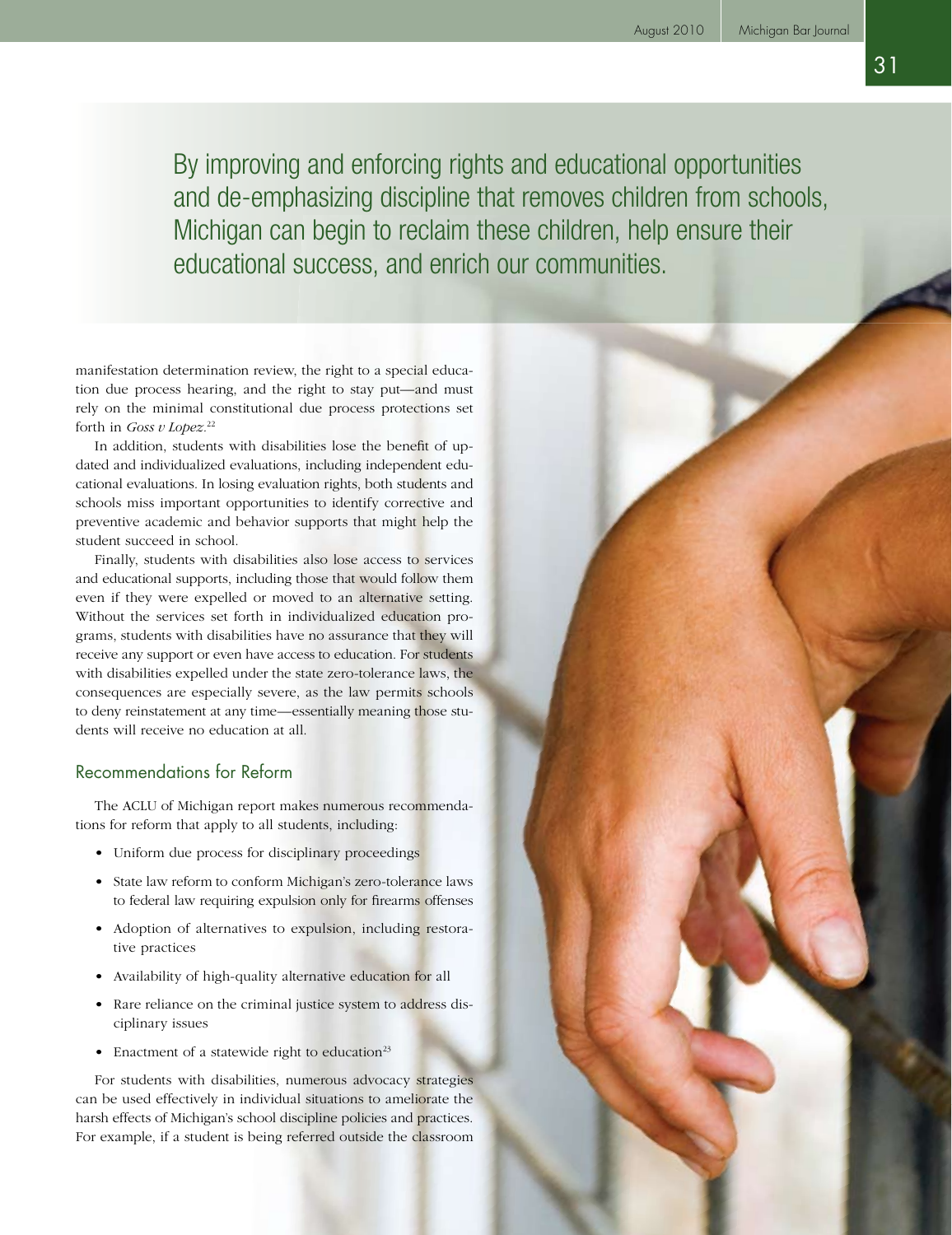or subjected to frequent short-term suspensions, it is useful to look at the student's IEP goals, behavior plan, and services and supports offered to make sure they are appropriate, challenging them when necessary. With the changes brought forth by IDEA 2004, it is more important than ever to ensure that a student's IEP describes as completely and accurately as possible the student's needs and the services and supports to meet them. This review should, if possible, happen before a discipline problem rises to the level at which a manifestation review is necessary.

Assuming that a student's IEP is complete and accurate, IDEA does not allow schools to expel students with disabilities when the conduct in question is caused by the failure to implement the IEP. In a situation in which a student is subjected to constant reviews with little progress, one may look at IEP implementation as an issue in preventing discipline problems from becoming more serious and as a basis to improve the student's program if there is behavior that leads to discipline.

There are also implementation reforms that would help students with disabilities avoid disability-related discipline and stay in school. The federal and state governments must recommit to enforcing existing special education law by mandating corrective actions in the hundreds of districts that do not conduct timely special education evaluations. Policy should also be clarified to identify the breadth of child find to encompass not only students whose parents request evaluations, but also those who may qualify but have not been formally identified. Policy should also be clarified to specify that adverse educational impact is broader than academic progress but encompasses the full range of school performance, including behavior.

Beyond legal remedies, there are at least three types of schoolwide strategies that can not only prevent the need for discipline and expulsion but also work to improve other aspects of school life for students, including academic achievement.<sup>24</sup> They are:

• **System of Care/Wraparound:** This model, promoted by funding from the federal Substance Abuse and Mental Health Services Administration (SAMHSA), comes from the 1992 Children's Community Mental Health Services Act. SAMHSA has funded more than 140 community systems of care, including some in Michigan. System of care applies a mental health orientation with its attendant goals and terminology to individual children with severe mental health or emotional needs. System of care refers to the overall system of coordinating mental health services while the wraparound philosophy is the expression of that system in providing coordinated services to individual children based on their unique needs. Schools have historically had weak links to this model despite the potential for collaboration through the Safe and Healthy Schools Act.

- Interconnected Systems: This approach, promoted by funding from the federal Maternal and Child Health Bureau, views all providers as part of three interconnected systems of prevention, early intervention, and care. It has been promoted by two federally funded research centers—the Centers for Mental Health in Schools at UCLA and University of Maryland—and the prolific writings of Adelman and Taylor at UCLA. Unlike system of care, it focuses on overall mental health and school success for all children.
- **Positive Behavior Support:** This approach, promoted by programs funded through the U.S. Department of Education, comes from work on applied behavior analysis first used with individuals but now applied systemically. Its goals focus less on overall mental health outcomes and more on school socialization, behavior, and academic achievement. Like interconnected systems, positive behavior support has its three levels of intervention (universal, selective, and indicated) and applies to all students. There is some evidence that school-wide positive behavior support can successfully incorporate a system of care/wraparound approach at the selective (small groups of at-risk children) and indicated (intensive individual children) levels.

For students with disabilities expelled under the state zero-tolerance laws, the consequences are especially severe, as the law permits schools to deny reinstatement at any time—essentially meaning those students will receive no education at all.